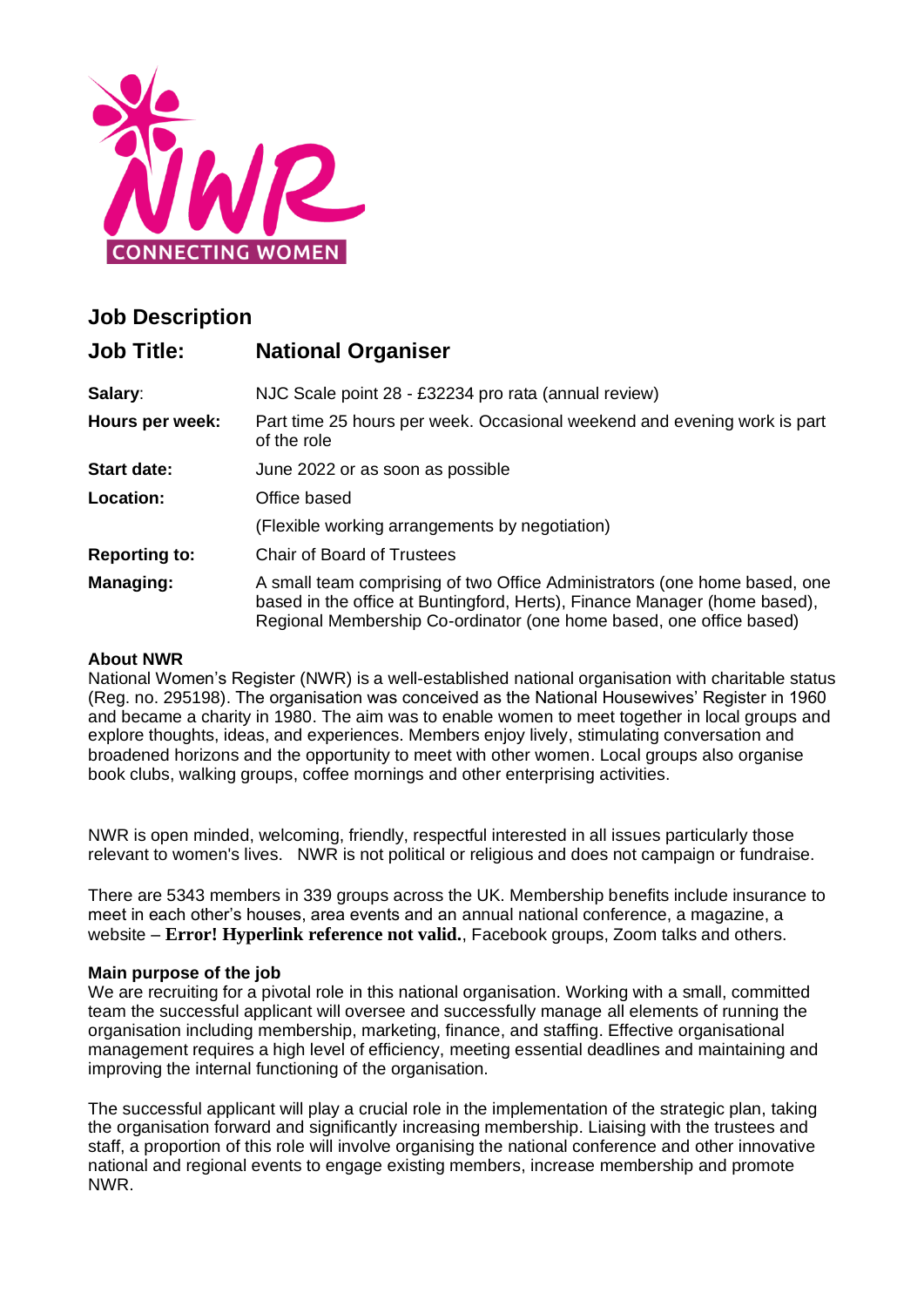*As duties and responsibilities evolve the successful candidate must be willing to be flexible in relation to the working hours of this role. Some events and meetings may involve an overnight stay.*

### **Key Responsibilities**

- Manage the operational plan, the financial resources and expenditure
- The line management of all staff, the supervision of the Office in Buntingford, personnel matters, regular staff meetings and co-ordinating communication between home based staff.
- Coordinate and support all membership activities.
- Ensure the smooth running and internal functioning of the organisation including established systems and processes.
- Implementing the timetable governing the organisation, ensuring that all procedures and deadlines are maintained.
- Co-ordinating the agenda of the Trustee meetings (usually 4 per year) and ensuring appropriate actions are expedited.
- Contribute to the Strategy Plan and future development of NWR with the aim of significantly increasing the membership.

Additionally, the National Organiser is responsible for:

- Adopting a proactive and innovative role in managing and delivering national and regional events to attract new membership and engage current members.
- Prioritising marketing and promotion to engage new members and establish new groups.
- Actively engage the concept of partnership working to increase and promote the presence and public awareness of NWR.
- In consultation with a lead trustee and local volunteers, organise, coordinate, and attend the National Conference.
- Identify national geographical areas for growth and development of the organisation.

#### **Benefits**

- Flexible office-based working
- Travel and accommodation
- Attendance at the National Conference
- Time in lieu for work outside the agreed hours
- Associated expenses
- Laptop and appropriate software
- *NWR offers the NEST pension scheme*

#### **Annual Leave**

NWR's holiday year runs from 1 January to 31 December. In each complete year full-time employees are entitled to 23 days paid holiday per year, plus 8 statutory days for the Bank holidays

## **Making an Application**

The application process consists of: A fully completed Job Application form (to be downloaded from the website) You *must refer t*o the attached Person Specification in your application **Application Deadline: 12pm 13th May 2022**

#### **If you would like an informal chat about this role, please contact**

The NWR office: Telephone: 01603 406767